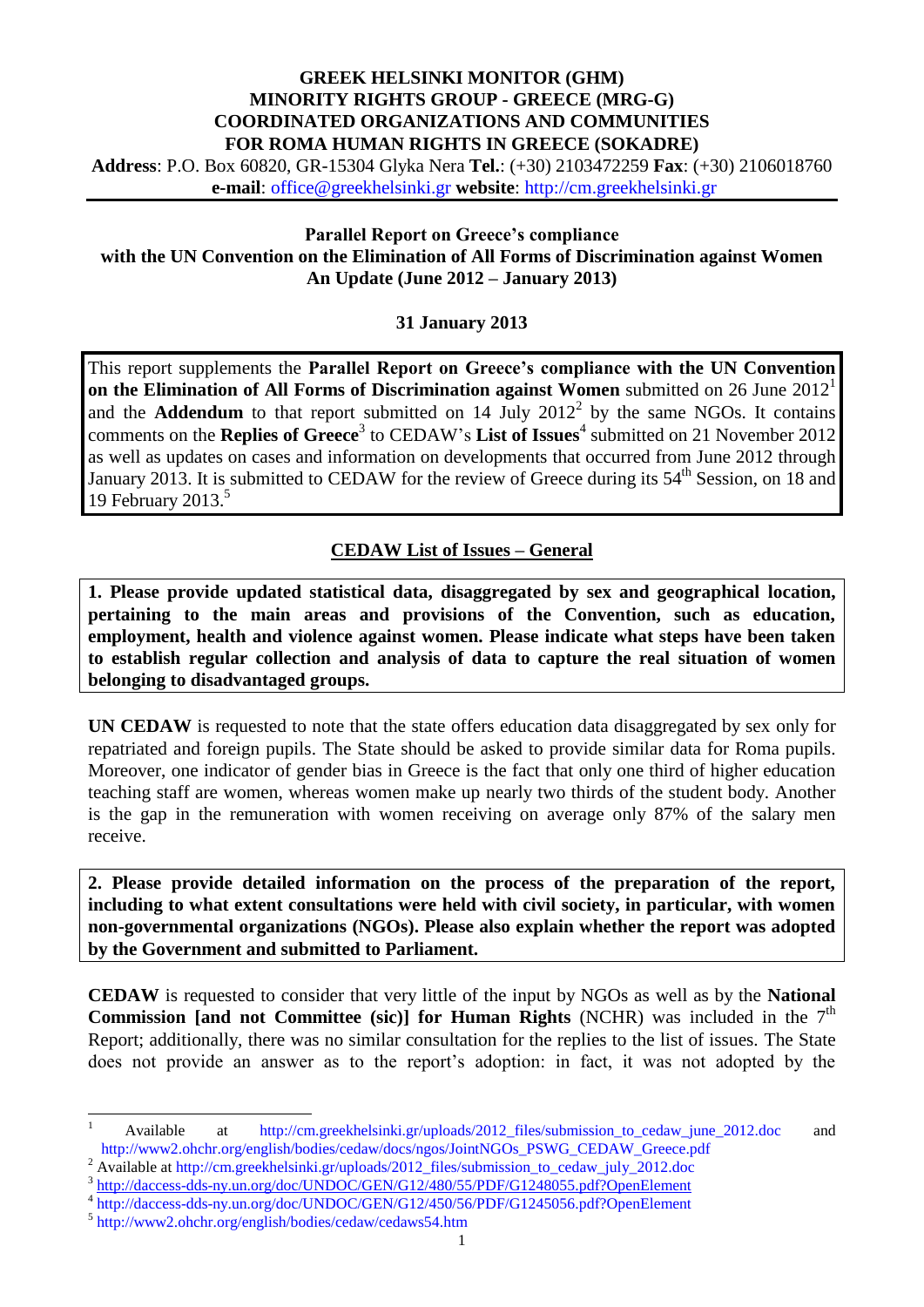Government nor submitted to Parliament for approval. It was a **General Secretariat for Gender Equality** (GSGE) report that was subsequently disseminated.

**3. Please provide updated data and information on the effects of the financial crisis on poverty and of budget cuts affecting the status of women. Please elaborate on the measures taken to redress or mitigate the effects of the financial crisis on women since 2010.** 

From the absence of any answer to the question, it is evident that the Greek State does not have any information on the effects of the financial crisis and of budget cuts on the status of women. Likewise, there are no gender-specific redress or mitigation measures taken since 2010.

## **CEDAW List of Issues – Constitutional, legislative and institutional framework**

**4. The report indicates (annex 1, para. 6) that in July 2010, a Specialized Legislative Commission has been established and at the moment of the submission of the report, this Commission was drafting a new law on substantial equality of the sexes (annex 1, para. 12) and redrafting the legislation related to combating violence against women (annex 1, para.6). Please provide detailed information on the mandate of this Commission and its composition, as well as updated information on whether the above-mentioned legislation has been drafted and amended.** 

**5. The report indicates (annex 1, para. 25) that the Specialized Legislative Commission was examining, at the moment of the submission of the report, the current family law provisions in order to "modernize and improve them" with regard to the contradictions in the application of national law and sharia law in the State party. Please provide information on whether these revisions have been undertaken, and if so, what was their outcome.** 

The work of the three legislative Commissions is commendable: all their texts are available on the **GSGE** website [\(http://www.isotita.gr/index.php/docs/c155/\)](http://www.isotita.gr/index.php/docs/c155/). Regrettably, all of them have been abandoned rather than tabled to Parliament for adoption, which would have vastly modernize related legislation and would have brought Greece closer to its obligation to implement ICEDAW. In its replies to the LOI, though, the State expressly mentions two major discriminatory aspects of Greek legislation that the **Specialized Legislative Commission on modernization of family law**  recommended to abolish, the sharia law still applicable for the Muslims of Thrace (but not other Muslims living in Greece) and the restriction of civil partnerships to different-sex couples only.

Greece is the only European country that has recognized partnerships outside marriage but excluded same-sex couples from them. On 16 January 2013, the **European Court of Human Rights Grand Chamber** held a hearing in the case of *Vallianatos and Mylonas v. Greece* [submitted by **Greek Helsinki Monitor**] and *C.S. and Others v. Greece*. The case concerns the legislation on civil partnerships that entered into force in Greece in November 2008. The applicants allege that these unions, comprising a "contract between two individuals of full age and of different sexes", are discriminatory.<sup>6</sup>

**CEDAW is urged to recommend to Greece that all the draft bills prepared by the three legislative commissions be tabled to Parliament for adoption as a priority. Moreover, CEDAW is requested to make express references to the need for the immediate abolition of both the sharia and the discrimination against same-sex couples in the civil partnership law.** 

 6 <http://hudoc.echr.coe.int/sites/eng-press/pages/search.aspx?i=003-4223061-5017091>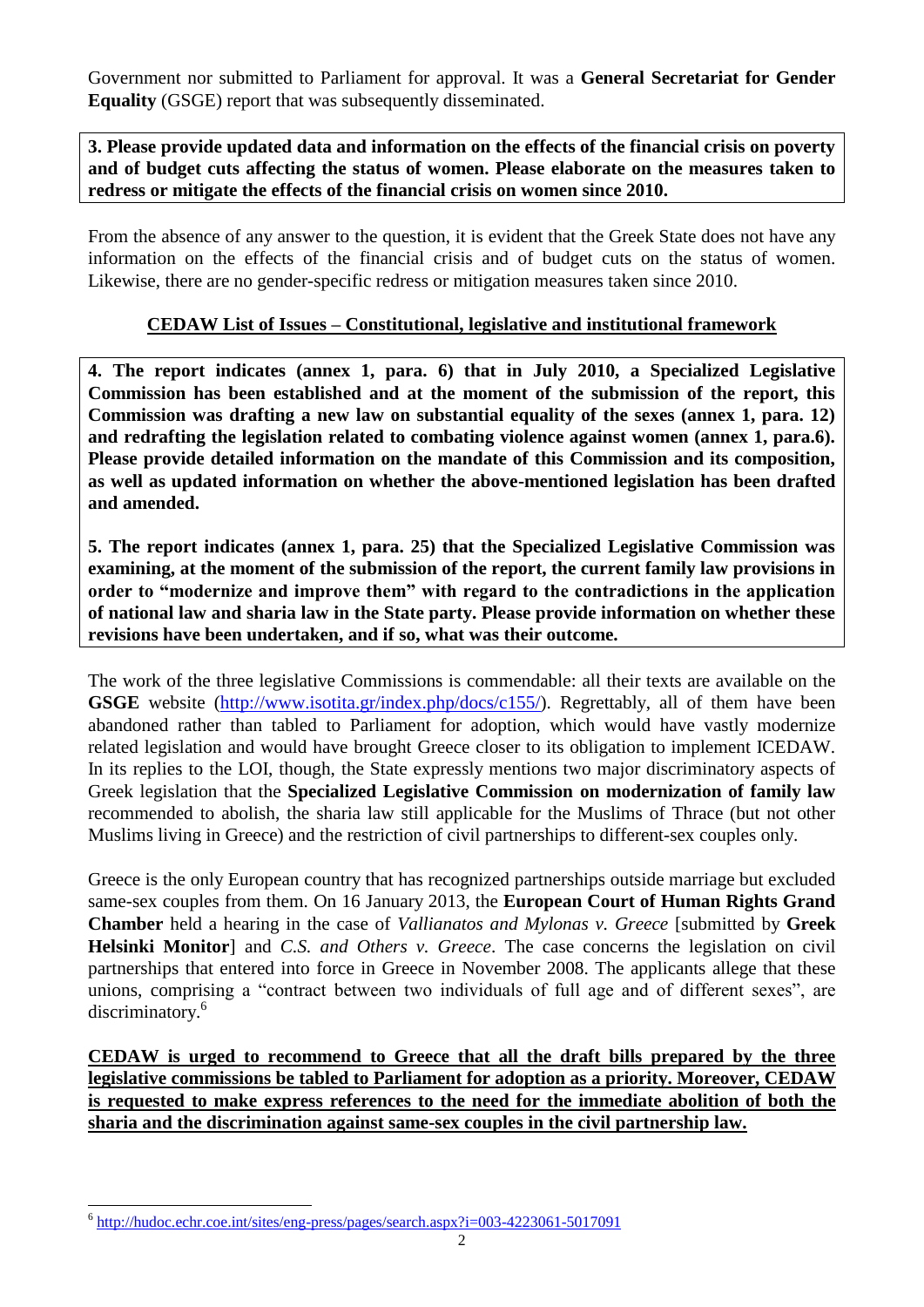**6. The report indicates (para. 23) that in order to facilitate access to justice for women, the General Secretariat for Gender Equality was planning to conduct a systematic study in 2011 on the current legislation on gender equality in public and private sectors in order to improve and to simplify regulations for their effective implementation in administration, courts and monitoring mechanisms. Please provide updated and detailed information on the status of this study, as well as on the concrete steps taken to improve women's access to justice in the State party.** 

The abolition of the fee (currently 100 euros) for complaints (article 46 Code of Criminal Procedure - CCP) when they are filed by victims of crimes against sexual freedom, economic abuse of sexual life as well as crimes of domestic violence is a positive development. However, if these victims would like to participate as civil claimants in these proceedings which will give them a right to access case files, be parties in the litigation and have the support of a lawyer, they still have to pay the fee (currently 50 euros) for civil claim (article 63 Code of Criminal procedure). **CEDAW is requested to recommend that this fee too is abolished and that both fees are abolished also for victims of racist crimes (see below).**

In a recent positive development, a bill was tabled to Parliament that reaffirms the extension of the special residence permit granted inter alia to foreign human trafficking victims who have filed related complaints to a considerable number of additional categories: human trafficking victims recognized by the prosecutors even if they do not cooperate with authorities; victims of racist crimes (articles 1 and 2 Law 927/79 and article 16 para 1 Law 3304/2005) if related charges are pressed; and adult victims of domestic violence. Similar provisions already exist with Ministerial Decision 21679/2011 (see related info provided by the State to the rep. Surprisingly so, minors victims of domestic violence are excluded from the provision in its current wording, as well as victims of crimes against sexual freedom (especially rape) and economic abuse of sexual life who are not victims of human trafficking. <sup>7</sup> **CEDAW is requested to recommend that these provisions are adopted and that they are extended to minors victims of domestic violence as well as to victims of all crimes against sexual freedom (for example rape) and economic abuse of sexual life, rather than only to victims of human trafficking.**

# **CEDAW List of Issues – Violence against women**

**7. The report indicates (annex 1, para. 3) that the General Secretariat for Gender Equality established Advisory Centres to be operational from 2011 in all regions of the country to provide specialized legal information and combat gender-based violence across the country and free legal representation of women victims of violence. The report further indicates (annex 1, para.5) that some SOS hotlines for victims of domestic violence have been established and were supposed to be fully operational in 2011. Please provide updated information on whether these centres and hotlines are operational. Please indicate if any evaluation mechanism has been established to assess the impact of the National Action Plan to Prevent and Combat Violence against Women 2009-2013 (annex 1, para.5) and provide information on the progress achieved so far through its implementation.** 

7 [http://www.hellenicparliament.gr/UserFiles/c8827c35-4399-4fbb-8ea6](http://www.hellenicparliament.gr/UserFiles/c8827c35-4399-4fbb-8ea6-aebdc768f4f7/%CE%88%CE%B3%CE%B3%CF%81%CE%B1%CF%86%CE%BF%20%287937340%29.pdf) [aebdc768f4f7/%CE%88%CE%B3%CE%B3%CF%81%CE%B1%CF%86%CE%BF%20%287937340%29.pdf](http://www.hellenicparliament.gr/UserFiles/c8827c35-4399-4fbb-8ea6-aebdc768f4f7/%CE%88%CE%B3%CE%B3%CF%81%CE%B1%CF%86%CE%BF%20%287937340%29.pdf)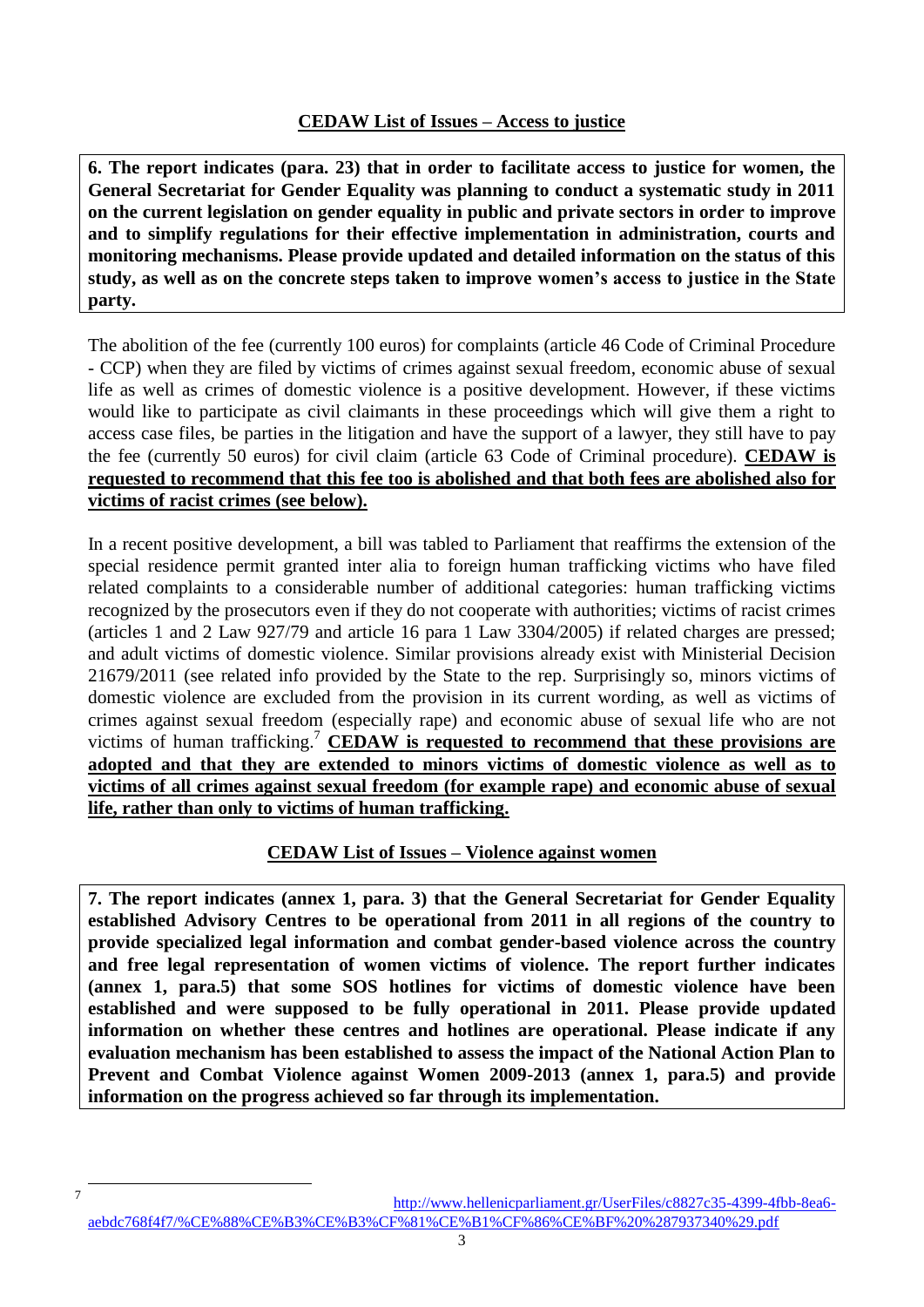There are two shortcomings in the information provided by the State. First, there is no independent evaluation of all these procedures, but only internal assessments. Secondly and most importantly, there is no effective legal representation offered. Victims are referred to bar associations: in four cities the State claims that there is a special cooperation agreement and related funding but does not provide any data. In the other cities, the bar associations lack such programs and refer victims to judges who would appoint lawyers only for very poor persons; these lawyers moreover,, as they are very poorly paid and with several months if not years of delay, come usually from lists of young inexperienced lawyers, whereas the alleged perpetrators of such crimes often afford expensive and experienced lawyers. Below evidence in one recent case will be provided where the State refused a request for a lawyer by a Swiss victim of rape.

Finally, CEDAW is requested to urge Greece to make accessible to women with disabilities all services and especially shelters for victims of domestic violence and empower them with specially trained staff to overcome the fact that women with disabilities are not accepted in such shelters.

**8. Please provide information on steps taken to ratify the Council of Europe Convention on Preventing and Combating Violence and Domestic Violence against Women, which the State party has signed.** 

Through the time of the submission of this report there is no tabling before the Parliament of a ratification bill.

# **CEDAW List of Issues – Trafficking and exploitation of prostitution**

**9. The report provides some data on trafficking in human beings (para. 79), however, this data is not disaggregated by sex and geographical location. Please provide updated and detailed statistical data, disaggregated by sex and location, on trafficking in women and exploitation of prostitution, in particular, on the number of victims, including minors, the number of complaints received, investigations, prosecutions, convictions and penalties imposed on the perpetrators of such crimes. Please provide information on measures to address the root causes of prostitution.** 

The State failed to provide data disaggregated by sex and geographical location on trafficking in human beings and any data on the related number of complaints received, investigations, prosecutions, convictions and penalties imposed on the perpetrators of such crimes. The reason is simple: the only statistical data kept are the police data provided by the State that concern only the dismantling of trafficking operations. Although we have repeatedly urged the State to ask the prosecutors and the courts to send back information to the police authorities on each case file the latter have referred to the prosecutor so that such a data basis is established, the authorities are unwilling to do that. We refer CEDAW to the information provided in our previous June 2012 report under CEDAW's previous recommendation 22. There were examples of harsh sentences overturned on appeal; a report on an April 2012 trial where the exploitation of prostitution was not treated as a criminal offense by the domestic court which ignored the Protocol of Palermo; and a statistical analysis that shows that the State could not account to the US Department of State for the court fate of the vast majority of the alleged perpetrators of trafficking cases.

**UN CEDAW is requested again to ask Greek authorities to provide case by case statistics on convictions –with corresponding sentences and their possible suspension- only on the specific trafficking articles 323A and 351 that in theory carry felony prison sentences (above 5 years). CEDAW is also requested to ask Greek authorities to account for the prosecution of the 2,096 persons reported in the police statistics as perpetrators of trafficking. CEDAW is also urged to ask the State as to the fate of the hundreds of victims reported in the police statistics and**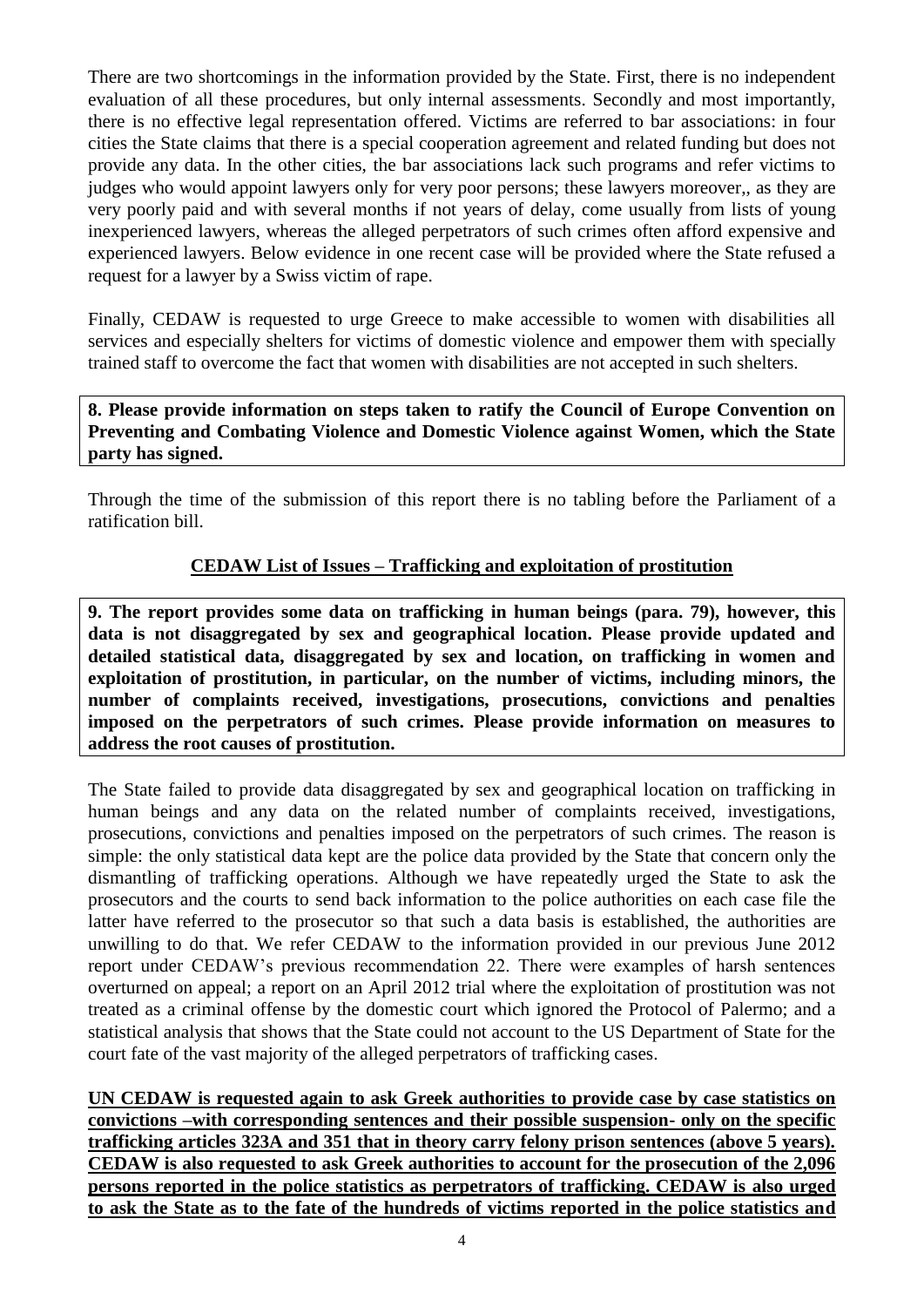**how many of them and how were effectively integrated in Greek society and/or did show up at the respective trials for which special residence permits were granted to them and/or were proved effective legal aid that the authorities claim is available. Finally, CEDAW is requested to take up the related May 2012 recommendation by CAT to Greece that** *"The State party should ensure that all allegations concerning trafficking of persons are investigated promptly, impartially and effectively and that the offenders are prosecuted and punished for such crimes. The State party should also ensure that the victims are provided effective legal and social assistance as well as access to interpretation in the context of trials. The State party should continue to conduct nationwide awareness-raising campaigns and provide adequate programmes of assistance, recovery and reintegration for victims of trafficking. Furthermore, the State party should offer training to law enforcement officers, judges, prosecutors, migration officials and border police on the causes, consequences and repercussions of trafficking and other forms of exploitation, as well as on the Palermo Protocol."*

# **CEDAW List of Issues – Political participation and decision-making**

**10. The report indicates (para. 136) that despite the several steps taken by the State party to increase women's participation in decision-making, women continue to be underrepresented in politics, political parties, parliament, government and public administration, as well as in the foreign service and in tertiary education. Please provide information on measures taken to ensure that more women enter into decision-making bodies in all sectors and at all levels. Please also indicate whether these measures include awareness-raising campaigns about the importance of women's participation in decision-making for society as a whole and monitoring of the impact of these measures.** 

**11. The report indicates (para. 47) that article 3 of Law 3636/2008 (G.G.11/A/1-2-2008) on the elections of members of parliament stipulates that a minimum of a third of the candidates within political parties – nation-wide, not per election region – must be of each sex. The report further provides some data (para. 143) on women's participation in the National Parliament in 2007 and 2009. Please provide information on the implementation of the above Law, as well as information on the latest elections in the State party, in June 2012, and on the composition of the new Parliament with regard to the gender-balanced representation.** 

The post-June 2012 situation signifies a regression in political representation of women in the higher echelons of the central government and the main political parties even though the Greek people sent the highest number of women to Parliament ever,  $63$  out of  $300$  ( $21\%$ ).<sup>8</sup> Yet, the Speaker of the Parliament, five out of six Deputy Speakers and eight out of nine Deans and Secretaries are men: so only 12% of the Parliament's leadership is female. As mentioned in our previous report, there are only one woman minister and one woman deputy minister in the 39 member cabinet (5%), made up of a coalition of the conservative New Democracy, the socialist PASOK and the leftist Democratic Left parties. The broad left opposition party SYRIZA fares no better: on 16 January 2013, a nine-member board to assist its (male) president was appointed with all its members being men;<sup>9</sup> the party's 36-member secretariat has only 5 women (14%).<sup>10</sup>

This very poor representation of women in political decision-making is also reflected in the selection of panelists by private and state media in weekly political debates with usually more than half-a-dozen participants. Often one may find no woman in such panels. The most recent example

<sup>&</sup>lt;sup>8</sup><br>[http://www.isotita.gr/var/uploads/MELETES/SIMMETOXI-GYNAIKON\\_EKLOGES\\_17-6-2012.pdf](http://www.isotita.gr/var/uploads/MELETES/SIMMETOXI-GYNAIKON_EKLOGES_17-6-2012.pdf)

<sup>&</sup>lt;sup>9</sup> <http://www.syn.gr/gr/keimeno.php?id=30295>

<sup>&</sup>lt;sup>10</sup>[http://www.syriza.gr/%CE%B3%CF%81%CE%B1%CE%BC%CE%BC%CE%B1%CF%84%CE%B5%CE%AF%CE](http://www.syriza.gr/%CE%B3%CF%81%CE%B1%CE%BC%CE%BC%CE%B1%CF%84%CE%B5%CE%AF%CE%B1/) [%B1/](http://www.syriza.gr/%CE%B3%CF%81%CE%B1%CE%BC%CE%BC%CE%B1%CF%84%CE%B5%CE%AF%CE%B1/)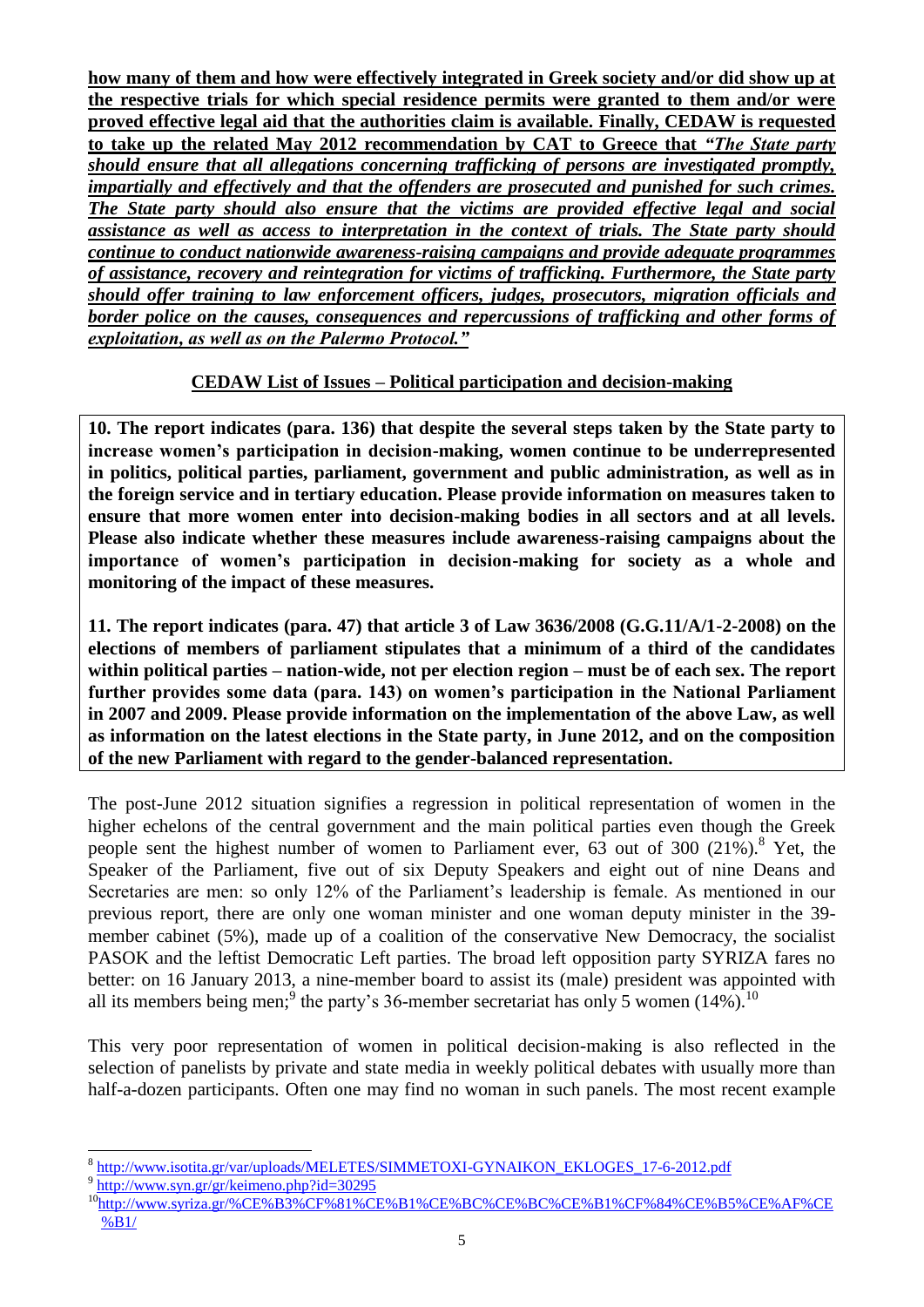was in the political debate program "Zoom" at the state television channel NET on 29 January 2013: there were seven speakers –three politicians, three journalists and one opinion pollster- all men.

**12. The report indicates (paras. 31 and 33) that laws 3387/2005 and 3448/2006, abolished the 10 per cent quota for women's admission to the Fire fighting Academy Schools of the Hellenic Fire Corps and the 15 per cent quota on employment of women in the Municipal Police Force. Please clarify whether higher quotas have been established in order to achieve substantive equality of women and men. Please provide information on whether after the abolishment of these quotas women's admission to the above-mentioned institutions has increased and provide comparative data on the period before and after this amendment.**

The State has not provided any data that would indicate the percentage of women admitted to these and other police and fire brigade academies, simply stating that its agencies had failed to provide information. CEDAW is requested to note that the entry requirements include the same physical characteristics and tests for both men and women: minimum body height 170 cm; 100 meter race in 16 seconds or better; 1000 meter race in 4 minutes and 20 seconds or better; high jump 1m 5cm; long jump 3m 60cm; shot put 4m 50cm. This is a case of discrimination in the form of treating equally unequal situations.

## **CEDAW List of Issues – Education**

**13. The report acknowledges (para. 172) that in secondary education the number of boys is higher than the respective number of girls. Please provide information on the root causes of this difference, the dropout rates and measures taken to retain girls in schools.** 

The data provided in the beginning of the State's replies to the LOI indicate that the percentage of boys in primary school is 51.4% while in (mandatory) lower secondary school it is 52.2%. The first percentage reflects the gender breakdown of the population while the second one indicates that a higher percentage of girls drop out after primary schools when compared to boys: had the State provided a disaggregation by ethnic group, it would have shown that this gender biased drop out affects mainly among girls belonging to the "Muslim" minority and to the Roma community.

**14. The report acknowledges (para. 173) that women's educational and professional choices remain defined by gender stereotypes. The report further indicates (annex 1, para. 16) that some measures have been taken, according to the National Action Plan for Substantive Gender Equality 2010 – 2013, to reform curricula for higher education to mainstream gender. Please provide information on measures taken to review teaching materials, curricula and textbooks, to integrate gender equality and human rights therein and eliminate sex and gender-based discrimination at all levels of education.** 

The State effectively confirms that there has not been any concrete and comprehensive review of teaching materials, curricula and textbooks, to integrate gender equality and human rights therein and eliminate sex and gender-based discrimination at all levels of education.

## **CEDAW List of Issues – Employment**

**15. The report mentions (annex 1, para. 22) that the Labour Inspectorate has been reconstituted. Please provide information on the new composition, the mandate and the measures taken by the new Labour Inspectorate and other State party's bodies in order to address gender pay gap. The report further indicates (para. 232) that in the framework of developing new forms of employment organization, social partners have annexed to the 2008 – 2009 National General Collective Labour Contract a framework agreement on teleworking,**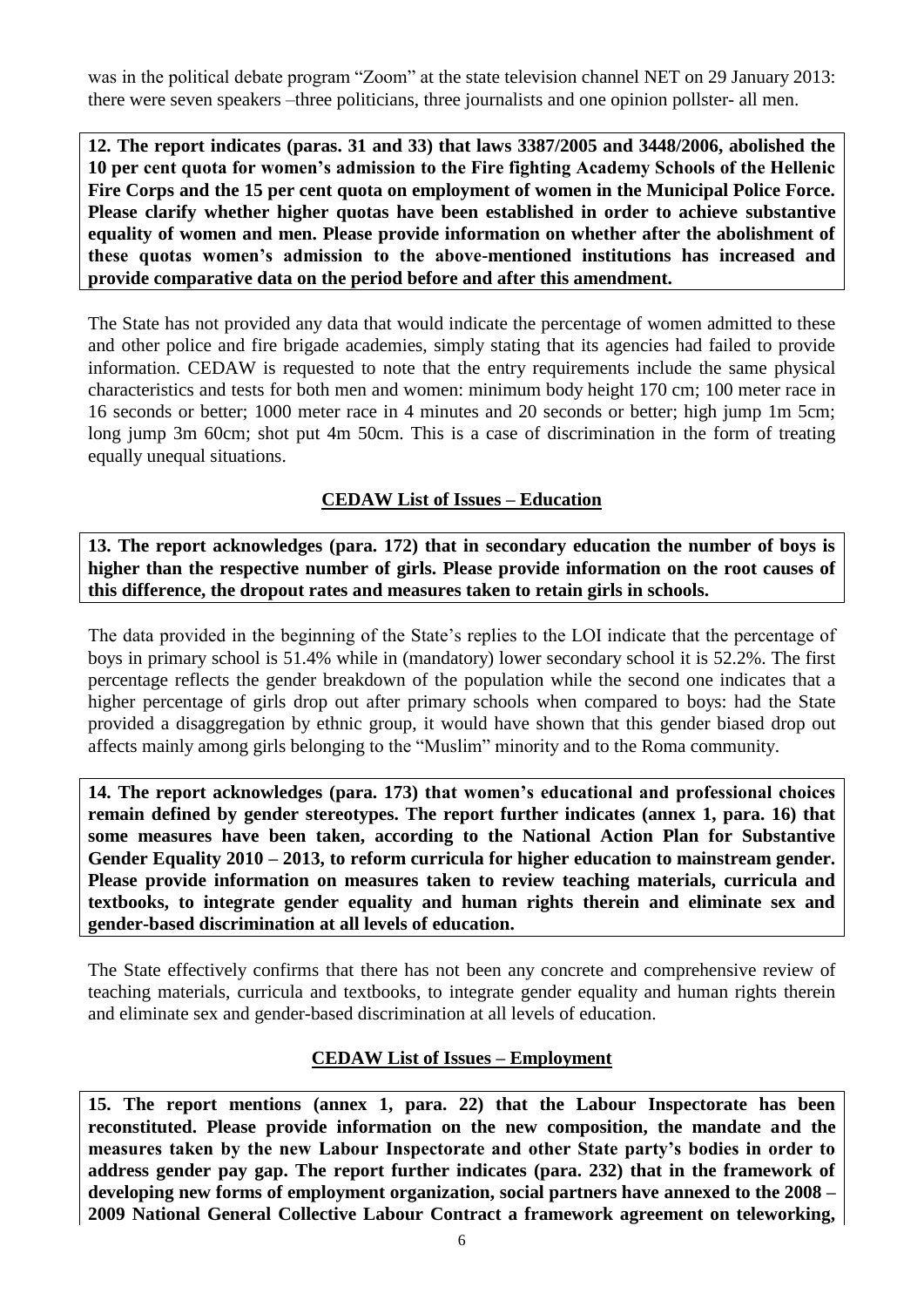**the promotion of which is anticipated to contribute to the harmonization of family and professional life and the strengthening of women's employability. Please provide information on the outcomes of this initiative, as well as on other recent measures taken to promote women's equal opportunities in employment and equal sharing in family responsibilities between women and men.** 

**16. The report of the International Labour Organization refers to Act No. 3846 of 11 May 2010 on "financial management and responsibility", which institutionalized a range of flexible forms of employment and indicates that women have been identified as the ones most often offered flexible form of employment, notably part-time or rotation employment. The report further indicates that working mothers returning from maternity leave are being offered part-time and rotation work, reducing their levels of pay. Please provide statistical data, disaggregated by sex, on the use of part time work, rotation work or flexible forms of employment and its impact on women's levels of pay. Please also provide information on measures taken to address the above issue.** 

The State fails to effectively answer these questions, offering instead short references to partly relevant new legislation.

# **CEDAW List of Issues – Health**

**17. The report indicates (para. 19) that in 2007, the Hellenic Ministry of Health and Social Solidarity executed National Actions Plans for sexual and reproductive health, HIV/AIDS and Sexually Transmitted Diseases. The report further indicates (para. 255) that the Ministry designed another plan for 2008 – 2012. Please provide updated information on the outcome of the first plan and on the current status of implementation of the second one. Please indicate the main achievements so far and the major challenges encountered.** 

A serious problem of violation of sex workers' and/or HIV-positive women's rights emerged in 2012. The following **UNAIDS** release summarized it very well.<sup>11</sup>

*"UNAIDS calls on Greece to protect sex workers and their clients through comprehensive and voluntary HIV programmes*

*GENEVA, 10 May 2012—The Joint United Nations Programme on HIV/AIDS (UNAIDS) expresses its concern over recent actions by Greek authorities involving the arrest, detention, mandatory HIV testing, publication of photographs and personal details, and pressing of criminal charges against at least 12 sex workers. There is no evidence that punitive approaches to regulating sex work are effective in reducing HIV transmission among sex workers and their clients.*

*The initiation of criminal prosecution against sex workers living with HIV for intentional gross bodily harm raises concerns about the inappropriate application of criminal law, particularly in a context where clients have the social and economic power to insist upon condom use. In addition, publication of names, photographs and positive HIV status drive sex workers into hiding and reduces their trust in health care services.*

*UNAIDS is further concerned by a recent amendment to immigration legislation adopted in April 2012 that appears to provide for automatic detention of migrants and asylum-seekers who have an infectious disease, or belong to a group at high risk of infection, without* 

<sup>11</sup> <http://www.unaids.org/en/resources/presscentre/pressreleaseandstatementarchive/2012/may/20120510psgreece/>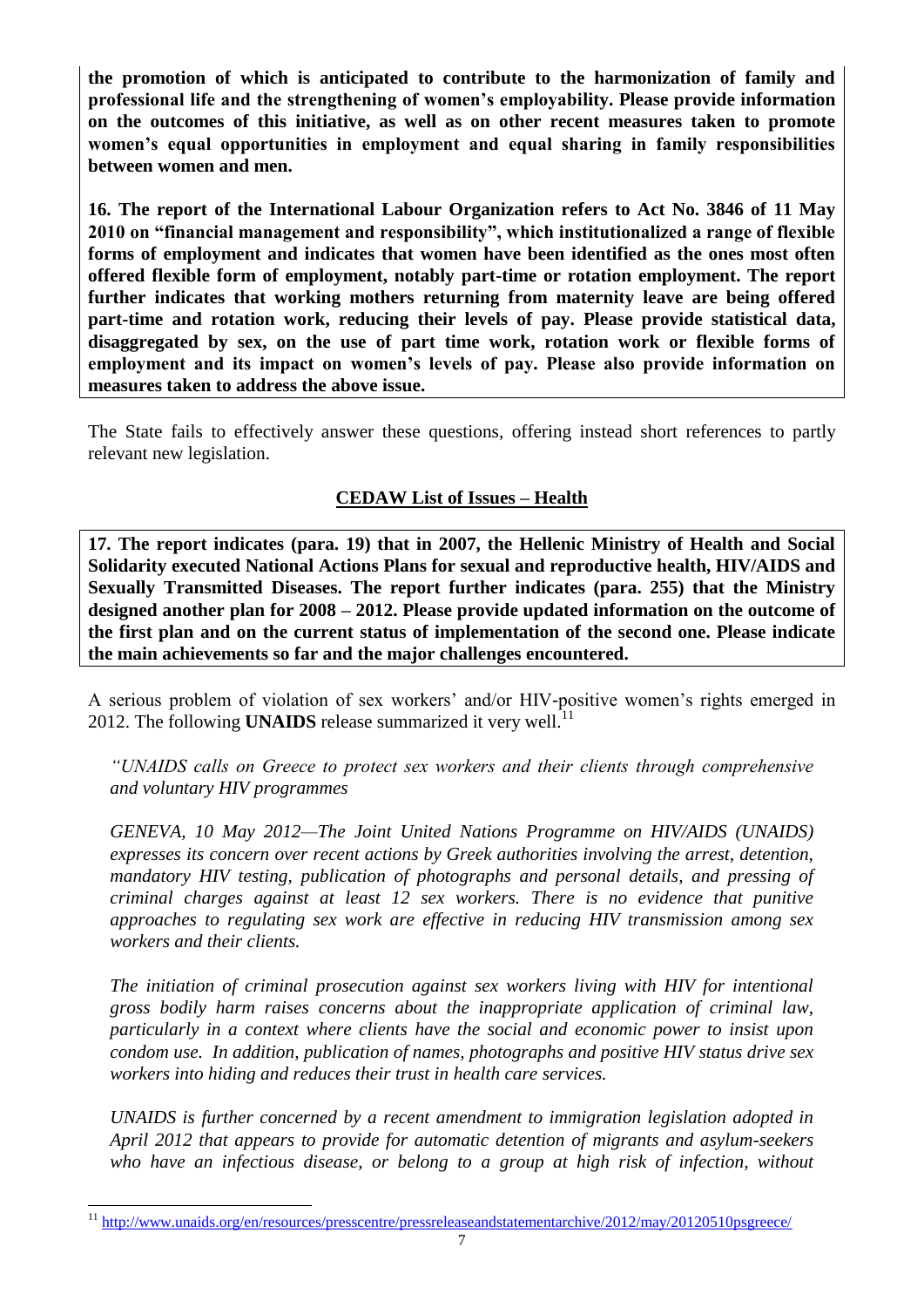*consideration of whether they pose an actual risk. This includes sex workers, people who inject drugs and could be applied to people living with HIV.*

*To the degree the law assumes that people living with HIV, sex workers and people who use drugs pose a public health threat based only on their health and social status, it is overly broad and discriminatory, and represents an HIV-related restriction on entry, stay and residence.*

*UNAIDS urges the Greek authorities to review these laws and practices with a view to adopt evidence-based programmes and an enabling legal environment that supports all people including sex workers and their clients, people who use drugs, migrants and asylum-seekers to access voluntary and confidential HIV prevention, treatment, care and support services so that they can avoid HIV infection or live a healthier life if HIV-positive."*

Related to that was the following excerpt from the UN CAT May 2012 concluding observations:  $12$ 

## *"Detention on public health grounds*

*21. The Committee expresses its concern at a recent legislative amendment whereby a migrant or asylum-seeker can be detained if he or she represents a danger to public health when he or she suffers from an infectious disease or belongs to groups vulnerable to infectious diseases (arts. 2 and 16).* 

*The Committee urges the State party to repeal the provision permitting detention of migrants and asylum-seekers on public health grounds and replace detention on such grounds with the appropriate medical measures."* 

### **CEDAW is requested to take up the recommendations of these two UN bodies.**

**18. The report is silent on the tobacco and alcohol consumption by the population of the State party. Please provide information on the extent of tobacco and alcohol consumption by women, on measures taken to address illnesses resulting from this consumption, and on the campaigns, if any, designed to reduce tobacco and alcohol consumption.** 

In a country where a very strict law on smoking prohibition is totally ignored and one can find even judges smoking in their offices, there is effectively no effort to reduce tobacco consumption.

**19. The report indicates (para. 256) that one of the objectives of the National Action Plan for Sexual and Reproductive Health 2008–2012 is to update the national legislation on abortion. Please provide information on the steps taken in this regard, and on the outcomes.** 

Besides the fact that there has been no progress on this matter, CEDAW is reminded that abortion remains a widespread means of birth control: thus there are annually some 100,000 births and 200,000 abortions, of which 40,000 concern women under 18; contraceptive pills are used by only 3% of women (as opposed to 22% in European countries).<sup>13</sup>

# **CEDAW List of Issues – Refugee and asylum-seeking women**

 $\overline{a}$ <sup>12</sup> <http://www2.ohchr.org/english/bodies/cat/docs/CAT.C.GRC.CO.5-6.doc>

<sup>13</sup> <http://topontiki.gr/article/34175>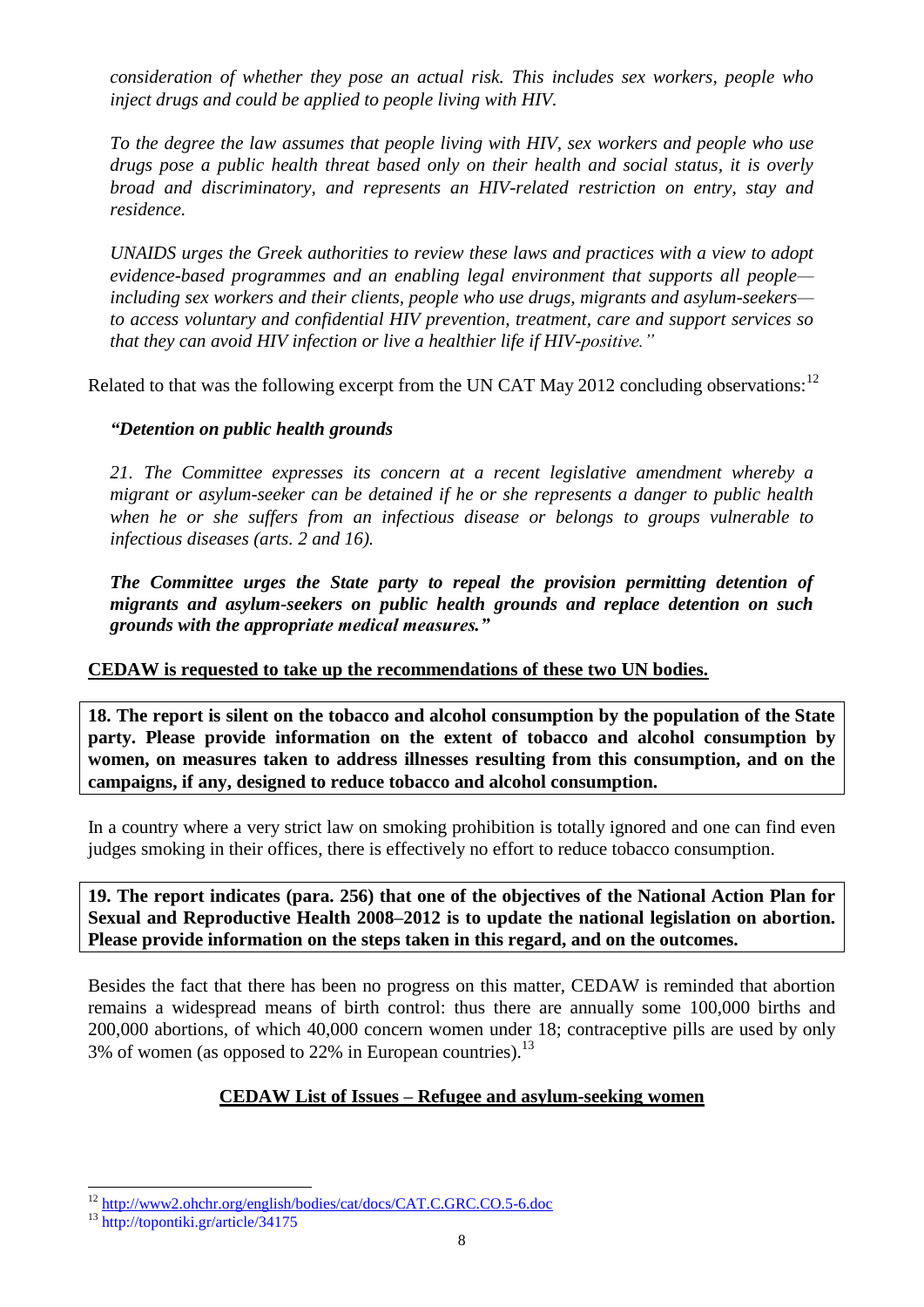**20. Information before the Committee indicates that despite the adoption of the Presidential Decree 114/2010, which incorporates the Asylum Procedures Directive into domestic law and provides that women applicants are assisted by women interpreters during the application procedure, refugee and asylum-seeking women do not know about their rights and experience discrimination. The report provides no official statistical data on refugee and asylum-seeking women, or on asylum claims based on gender-related persecution. Please provide recent statistical data, disaggregated by sex and geographical location, on refugee and asylumseeking persons, on the number of facilities available to them, as well as information on the quality of these facilities. Please also indicate whether training and guidelines provided to the law enforcement officials and border guards on how to deal with gender-related persecution and provide protection to refugee and asylum-seeking women.**

The **UN Working Group on Arbitrary Detention** conducted a country mission to Greece from 21 to 31 January 2013. In its preliminary findings it mentioned inter alia the following that have impact also on women asylum seekers, including in the absence of a systematic (if not any) provision of women interpreters during the application procedure, the fact that refugee and asylum-seeking women do not know about their rights and experience discrimination, and that asylum claims based on gender-related persecution are hardly ever examined:<sup>14</sup>

*"In the course of its visit, the Working Group found that the legislative developments are not always followed by effective implementation in practice.*

*Firstly, while domestic law provides for proper conditions for persons deprived of their liberty, including criminal detainees, irregular migrants and asylum seekers, the Working Group found that in practice the law is not always observed. In most detention facilities visited by the Working Group, the conditions fall far below international human rights standards, including in terms of severe overcrowding. In this respect, the Working Group notes the recent decision by the Criminal Court of First Instance of Igoumenitsa which acquitted fifteen immigrants who escaped appalling conditions of detention.*

*In addition, the Working Group often found pre-trial and convicted detainees together in one cell, or administrative detainees, including irregular migrants and asylum seekers, together with criminal detainees, in violation of national and international standards. Detainees are being held for months in police holding cells and border guard stations, although these facilities were designed for a maximum stay of 24 hours. The Working Group notes that this situation also affects the proper preparation for the trial, given that a defendant who has a lawyer cannot communicate with him or her in private. (…)*

*With regard to migrants and asylum seekers, the Working Group recognises that administrative detention as such of migrants in an irregular situation is not in contravention of international human rights instruments. However, if there has to be administrative detention, the principle of proportionality requires it to be the last resort, permissible only for the shortest period of time and that alternatives to detention should be sought whenever possible. The practice of the Working Group demonstrates that non-application of alternatives to detention, lack of effective judicial review, as well as excessive length of such detention may render the detention of an individual arbitrary.*

*In this respect, the Working Group is concerned that according to domestic law, irregular migrants can be detained for a period of up to 18 months. It also notes with particular concern that the length of the maximum period of detention for asylum seekers awaiting a decision on their application was recently also extended for up to 18 months. In this respect,* 

 $\overline{a}$ <http://www.ohchr.org/en/NewsEvents/Pages/DisplayNews.aspx?NewsID=12962&LangID=E>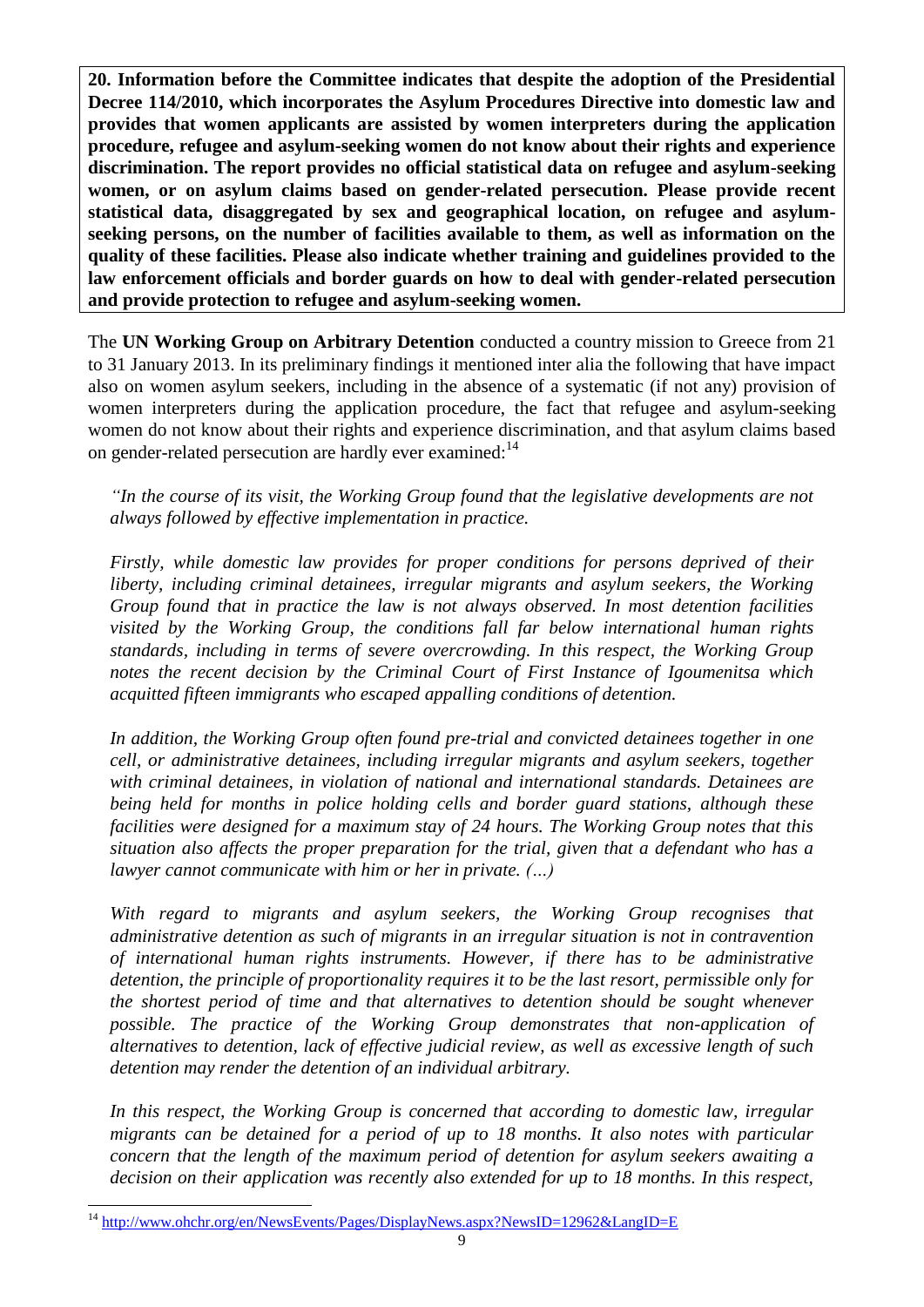*the Working Group wishes to emphasise that it encountered some instances where the obstacle for identifying or removing a particular migrant from the Greek territory was not attributable to him or her, including through non-cooperation of the consular representation of the third countries.* 

*The Working Group is of view that the imprisonment of a migrant or an asylum seeker for up to 18 months, in conditions that are sometimes found to be even worse than in the regular prisons, could be considered as a punishment imposed on a person who has not committed any crime. This appears to be a serious violation of the principle of proportionality which may render the deprivation of liberty arbitrary. In addition, through interviews with detainees, the Working Group found that the prolonged period of detention was often perceived by potential asylum seekers as a deterrent in order to discourage them from submitting their applications.*

*The Working Group also found that these detainees had little or no information about why they were detained, and how long they would remain in detention. It is the position of the Working Group that all detainees, including irregular migrants and asylum seekers, must be informed as to the reasons for their detention and their rights, including the right to challenge its legality, in a language they understand and must have access to legal assistance.* 

*With regard to the situation of unaccompanied minors, they are often not properly registered and are systematically detained. The Working Group notes with concern that the current national legislation does not provide for a statutory prohibition of the detention of these minors. In the course of its visit, the Working Group found that due to the limited capacity of existing reception facilities, unaccompanied minors often remain in detention for prolonged periods of time, awaiting an opening in such facilities."*

Similar conclusions are included in "**UN Special Rapporteur on the human rights of migrants concludes the fourth and last country visit in his regional study on the human rights of migrants at the borders of the European Union: Greece**" after his visit to Greece from 25 November to 3 December 2012.<sup>15</sup>

## **Addendum: The banality of rape**

Rape is not treated in Greece as the grave offense that it is. Occasional statements even on state television that imply that rape victims may have been willing accomplices go unanswered and unpunished. Few cases of conviction of persons for rape to long prisons sentences are known when the defendant is Greek and he can afford good legal representation. Rape victims receive no state legal aid; they have to find lawyers for the trials who would charge the corresponding expensive fees of several thousands euros. When victims are foreigners who live abroad (and came to Greece as tourists) they stand no chance to get a fair trial unless again they can secure the services of expensive lawyers and are willing to travel time and again to Greece for the often drawn out litigation.

On 15 August 2010, the state television station **NET** broadcast a pre-recorded interview with internationally known painter **Kostas Tsoklis**. In it inter alia he said: *"I do not understand why the rapist is more evil than the woman who provokes. She is the one asking for violence… Which person is more alive? The old moron who sits at home and has no eroticism in him or the one who, risking his life and his freedom, aggresses a sexy creature?... Isn"t aggression a nice thing after all?"* Following widespread reaction, the **National Radio and Television Council** imposed a

 $\overline{a}$ <sup>15</sup> <http://www.ohchr.org/EN/NewsEvents/Pages/DisplayNews.aspx?NewsID=12858&LangID=E>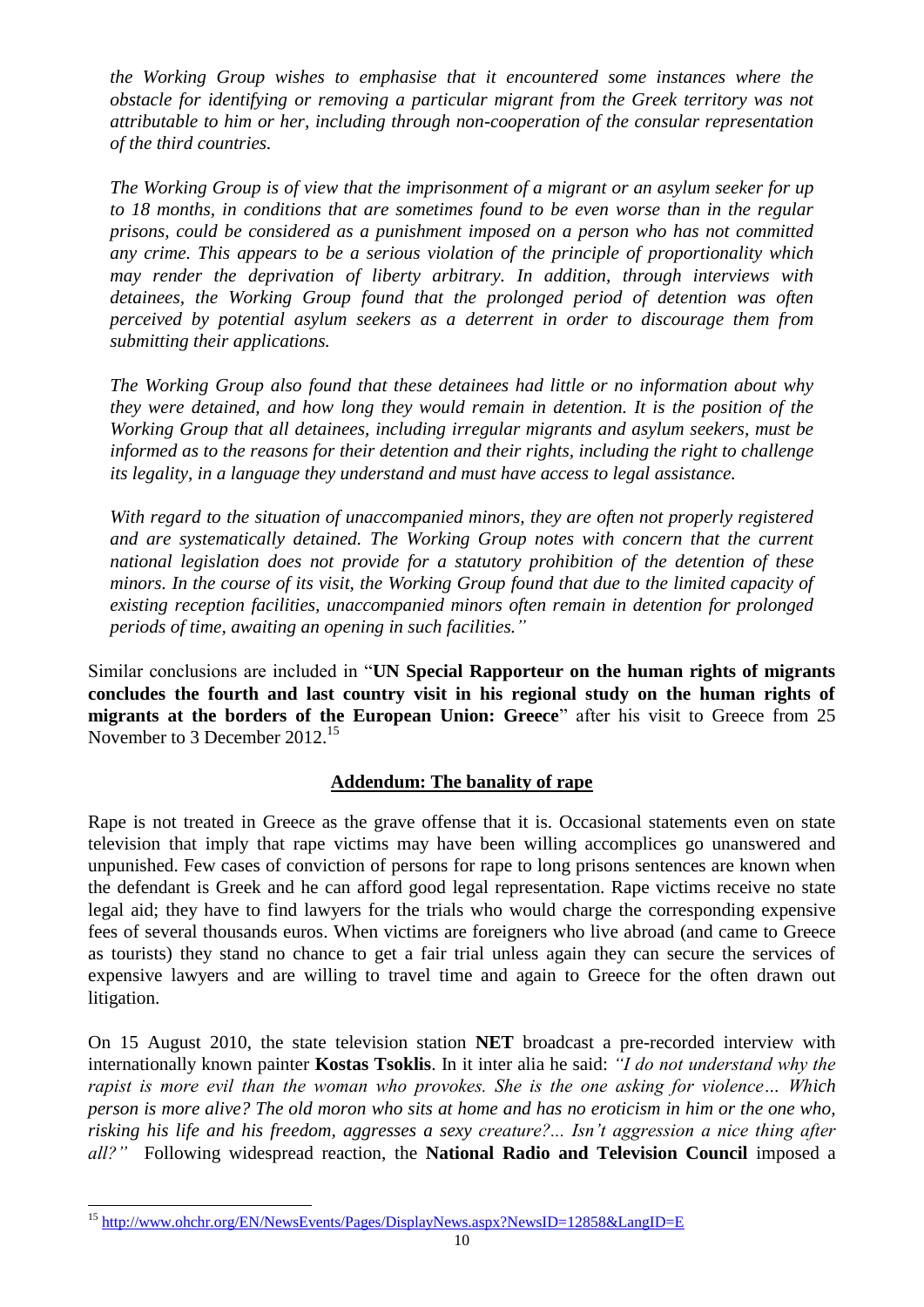15,000 euros fine on NET (Decision  $545/16.11.2010$ ).<sup>16</sup> However, a complaint filed with the **Athens First Instance Prosecutor** by **GHM**, **Athens Pride**, **Lesbians for Equality**, and **Minority Rights Group-Greece** (case file number ABM ΙΔ2010/17443), for inciting to commit, and praising the commission of, a felony, as well as for sexual harassment, was archived on 4 June 2012: in the related decree it was argued that *"the painter, during a discussion of his work, was merely expressing his views raising some questions"*. On 21 May 2011, while still under investigation, the painter's personal **Kostas Tsoklis Museum** in Tinos was inaugurated in the presence of government and political parties' officials.<sup>17</sup>

On 21 November 2012, in a talk show on state television station **NET**, past state literary award winner **Menis Koumantareas** said inter alia that *"if you rape a woman, she may even want it"*. There has been no reaction and certainly no sanctions for this statement.

In September 2005, a man was arrested and charged with the rape of four women between March and September 2005. Two of his victims, Canadian journalist **Natalie Karneef** and Australian **Dana Saint**, have decided to go public with their names in their almost eight-year long struggle to have the Greek courts punish the person who raped them, as well as another Australian and a North European women. He was introducing himself as an Air France pilot and offered to show them around Acropolis. During the tour he offered them a cheese pie, in which he had added without having been seen a "Stillnox" sleeping pill that is included in the list of narcotic drugs; he was then taking them to a liquor store where they had a few drinks and after that to a hotel where, taking advantage of their situation of drowsiness and effective incapacitation, due to the combination of the effects of the slipping pills and the alcoholic drinks, he engaged in sexual intercourse with them. It is noteworthy that the defendant did not challenge the facts. On 16 February 2006, he was indicted to trial for serial rapes. Yet, almost eight years after the crimes, there has been no final and irrevocable judgment for the rape of the North European victim and not even a first instance judgment for the rape of the other three victims. For the rape of the North European victim, for which the trial was separated as her country's embassy followed very diligently the case, there is an appeals conviction to a mild (if one also considers that the victim was a virgin) five-year prison sentence, of which he served in prison two years (and he is now free) and a motion for cassation will be heard by the **Supreme Court** on 8 February 2013, with a judgment expected several months later. As for the trial on the rape of the other three victims, for which there was no initial and/or adequate embassy interest and no provision of lawyers to the victims, it has dragged on with several postponements either because the victims were not properly summoned or because the defendant and his lawyer used various means to get it postponed or because of lawyers' or court clerks' strikes. GHM has been providing free legal aid to the victims since 2008, without which the victims would have abandoned the case.

CEDAW is requested to take into account the detailed time log of all trial hearings related to these two cases appended here and prepared by GHM. For the first instance trial for the three victims, there have to date been ten court dates with the last scheduled for 3 June 2013. On the other hand, the first instance trial for the North European victim was completed at the second court date in February 2007. However, as the –mild- sentence imposed was suspended pending the hearing of his appeal and as he had been set free after an 18-month remand in custody, the defendant and his lawyer used various possible means to secure three postponements that delayed the appeals trial by 30 months. Then, the trial itself lasted for ten months during which 30 hearings were held, 28 of which were related to postponements or procedural issues raised often abusively by the defendant's lawyer. After the 26 March 2012 verdict, the defendant served another six months and was released

 $16$ <sup>16</sup> [http://www.esr.gr/arxeion-xml/pages/esr/esrSite/file-get?arx-files-disposition=attachment&arx-files-entry](http://www.esr.gr/arxeion-xml/pages/esr/esrSite/file-get?arx-files-disposition=attachment&arx-files-entry-id=21693455c8c51e7b83571826e98263e5)[id=21693455c8c51e7b83571826e98263e5](http://www.esr.gr/arxeion-xml/pages/esr/esrSite/file-get?arx-files-disposition=attachment&arx-files-entry-id=21693455c8c51e7b83571826e98263e5)

<sup>17</sup> [http://www.vipnews.gr/index.php?option=com\\_k2&view=item&id=6058:poioi-etan-sta-egkainia-tes-ektheses-tou](http://www.vipnews.gr/index.php?option=com_k2&view=item&id=6058:poioi-etan-sta-egkainia-tes-ektheses-tou-kosta-tsokle-ste-spinalogka&Itemid=116)[kosta-tsokle-ste-spinalogka&Itemid=116](http://www.vipnews.gr/index.php?option=com_k2&view=item&id=6058:poioi-etan-sta-egkainia-tes-ektheses-tou-kosta-tsokle-ste-spinalogka&Itemid=116)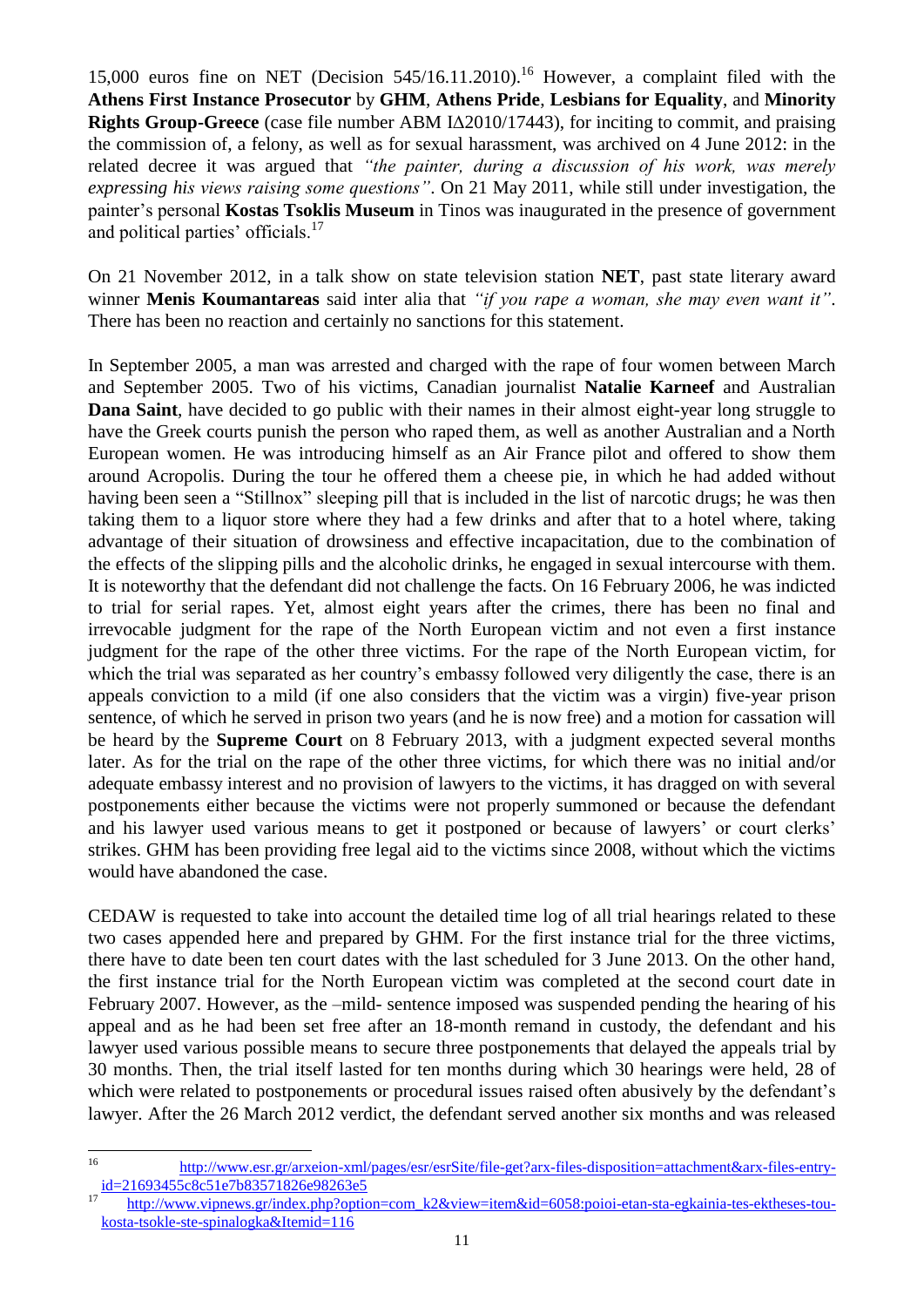for good behaviour after having served in total two (out of five) years. The defendant's lawyer was at the time a leading radical left (SYRIZA) party official (candidate in the 2009 European elections); after SYRIZA became the official opposition party in June 2012, she has become the "shadow" justice minister...

CEDAW is requested to take into consideration the difference in treatment between the person involved in the aforementioned four rapes and another Greek citizen who was arrested on 30 January 2013 also charged for three rapes of Greek victims between December 2009 and January 2013 to which he reportedly confessed. In the latter's case, and probably because the rapes of Greeks were reported in the media at the time, police immediately published his personal data, name and picture seeking information for any alleged involvement in other rapes.<sup>18</sup> Whereas in the case of the person who was accused of raping four tourists in 2005, no similar action was taken, with the possibility that additional rapes of tourists not reported to police but for example known to embassies not having been included in that case file.

Finally, in July 2008, Swiss citizen CV was raped in Northern Greece after she had been given excess alcohol and possibly some drug. Upon returning home, the victim filed a complaint with the Swiss courts and the latter after completing a thorough judicial investigation referred the case to the Greek courts. Greek authorities translated the Swiss case file into Greek. In August 2011, the three persons she accused were referred to trial for rape before a **Mixed Jury Court of Drama** and a trial date was set for 1 June 2012. On 23 April 2012, CV wrote to the Greek court that she could not attend the trial for health reasons and provided a doctor's certificate. Moreover, she stated that as she is a doctoral student she does not have the means to pay for her trip to Greece nor for the services of a lawyer and asked for a lawyer to be appointed by the courts. The court postponed the trial for 14 December 2012 and ruled that the presence of the victim was essential. However, there was no decision or any other form of answer to her other two requests but she was simply summoned to the new trial. In desperation the victim turned to a specialized Swiss NGO which contacted GHM that decided to offer free legal aid to CV, filed a civil claim on behalf of the victim and got access to the case file. As though there was another trial involving GHM lawyers on 14 December 2012 in Athens, GHM asked for a postponement; the court though rejected the request and gave a continuance for 21 December 2012 and then 4 January 2012, even though it was common knowledge that it is not possible to organize a trip from Switzerland in such a short time during the end of year holidays, nor could lawyers be made available at short notice during the period of scheduled judicial holidays (22 December – 6 January). Additionally, GHM invoked the victim's right to a fair trial that include the right to equality of arms and asked for a translation into French of the key court documents including the description of the facts and the charges so the victim can be properly informed. On 4 January 2013, the **Mixed Jury Court of Drama** ignored all these requests as well as its previous decision that the presence of the victim was essential, heard the case without the victim or her lawyers and expectedly acquitted all three defendants of the rape charges. The court found only one of them guilty of sexual abuse of a victim unable to resist (Article 338 Criminal Code) and imposed a suspended sentence of three years. No reasoning for the judgment is available yet. However, the crime retained by the court implies that the victim was responsible for her state that had rendered her resistance impossible. On the contrary, in rape charges, as in the case of the serial rapist of 2005 mentioned above, causing a state of anaesthesia or inability to resist with sleeping pills or drugs or any other similar means is considered physical violence and hence the ensuing intercourse is considered to be forced through the use of physical violence, which is the legal definition of rape.

# **CEDAW is requested to urge the State to overhaul the way it treats rape cases. Trivialization and apology of rape should be punished. Rape victims should be provided with free and competent legal aid and effective means to be present and testify at the trials, which should be**

<sup>&</sup>lt;sup>18</sup> [http://www.astynomia.gr/index.php?option=ozo\\_content&perform=view&id=24306&Itemid=1028&lang=](http://www.astynomia.gr/index.php?option=ozo_content&perform=view&id=24306&Itemid=1028&lang)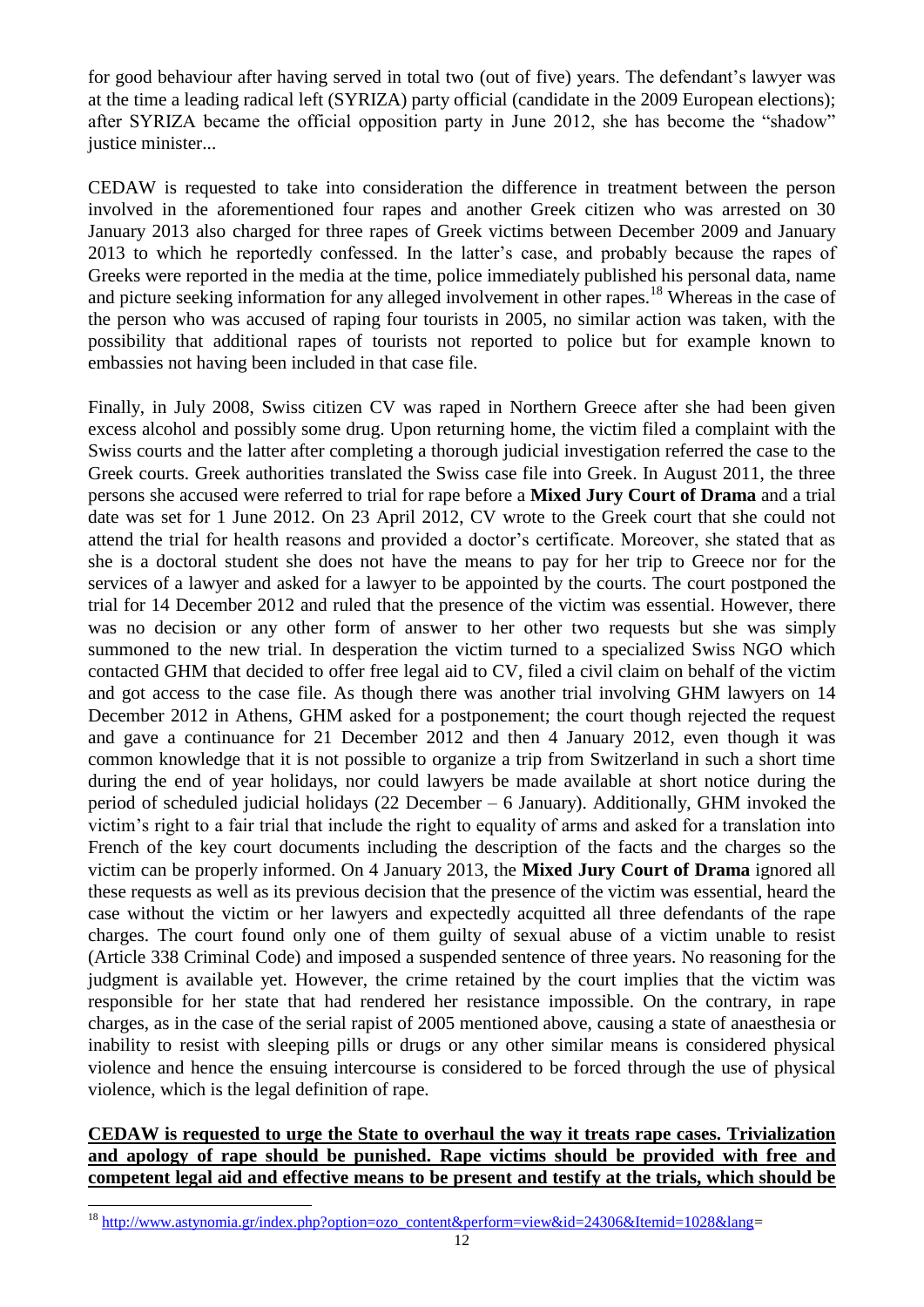**held within a reasonable time but also with securing the rights of the victims to a fair trial. Sentences should be proportional to the gravity of the crime and attenuating circumstances should be used with extreme care. Moreover, just as the state now envisages making prison sentences for racist crimes non-suspendable and non-commutable to fines, a similar provision should be intoduced for the crimes of rape and other forms of sexual violence. Finally, CEDAW should take up the following May 2012 concluding recommendation of UN CAT:**<sup>19</sup> I.

*"23-24. (...) While noting that the State party has established a Standing Committee to elaborate a draft law on combating gender-based violence against women, the Committee is concerned that the State party"s criminal code currently does not explicitly include rape and other forms of sexual violence as a form of torture (arts. 2, 12 and 16). The State party should take urgent and effective protective measures to prevent and combat all forms of violence against women and girls, particularly domestic and sexual violence, including by investigating and punishing these offences. Such measures should include the amendment of article 137A of the State party"s criminal code so as to explicitly include rape and other forms of sexual violence as a form of torture rather than "a serious breach of sexual dignity". (...)"*

#### **ADDENDUM:**

#### **A TRIAL FOR RAPE IN THE MIXED-JURY COURT OF APPEALS LASTED FOR 10 MONTHS!**

#### **The victim was North European – Zoe Konstantopoulou was the Defense Counsel (DC)**

- **1. May 16, 2011**: Formal opening of proceedings trial continued because DC had to be present at the trial of "Conspiracy Nuclei of Fire" terrorist group
- **2. May 17, 2011**: Beginning of trial continuance at 3pm (end of clerk working schedule)
- **3. May 20, 2011**: Trial continued until guilty verdict (unanimous) without attenuating circumstances (4-3 split decision) – DC submitted a motion for exemption for three regular judges, one member of the jury and one prosecutor due to bias and on grounds the they rejected the attenuating circumstances, plus they did not provide a copy of their reasoning because DC had a quarrel with some other judge (member of the Court of Appeals) earlier this year - continuance at 3pm
- **4. May 26, 2011**: Hearing of the **Three-Member Court of Appeals for Felony Crimes** in order to examine the exception motion – continuance of the trial due to DC presence at trial of "Conspiracy Nuclei of Fire" group
- **5. May 27, 2011**: DC submitted an application for corrections in the minutes continuance at 3pm
- **6. May 31, 2011**: DC submitted objections challenging the jurisdiction of the court (rejected), asking for precedence in hearing request on corrections in the minutes (rejected), motion for falsification of minutes continuance at 3pm
- **7. June 16, 2011**: Hearing on falsification of minutes with depositions by two witnesses continuance of the trial because DC had to be present in another trial
- **8. June 21, 2011**: Hearing on falsification of minutes with depositions by two witnesses continuance of the trial because DC had to be present at trial of "Conspiracy Nuclei of Fire" group
- **9. June 30, 2011**: Hearing on falsification of minutes with depositions by four witnesses continuance at 3pm
- **10. July 20, 2011**: Rejection of motion for falsification of minutes hearing of exemption motion continuance at 3pm

<sup>&</sup>lt;sup>19</sup> <http://www2.ohchr.org/english/bodies/cat/docs/CAT.C.GRC.CO.5-6.doc>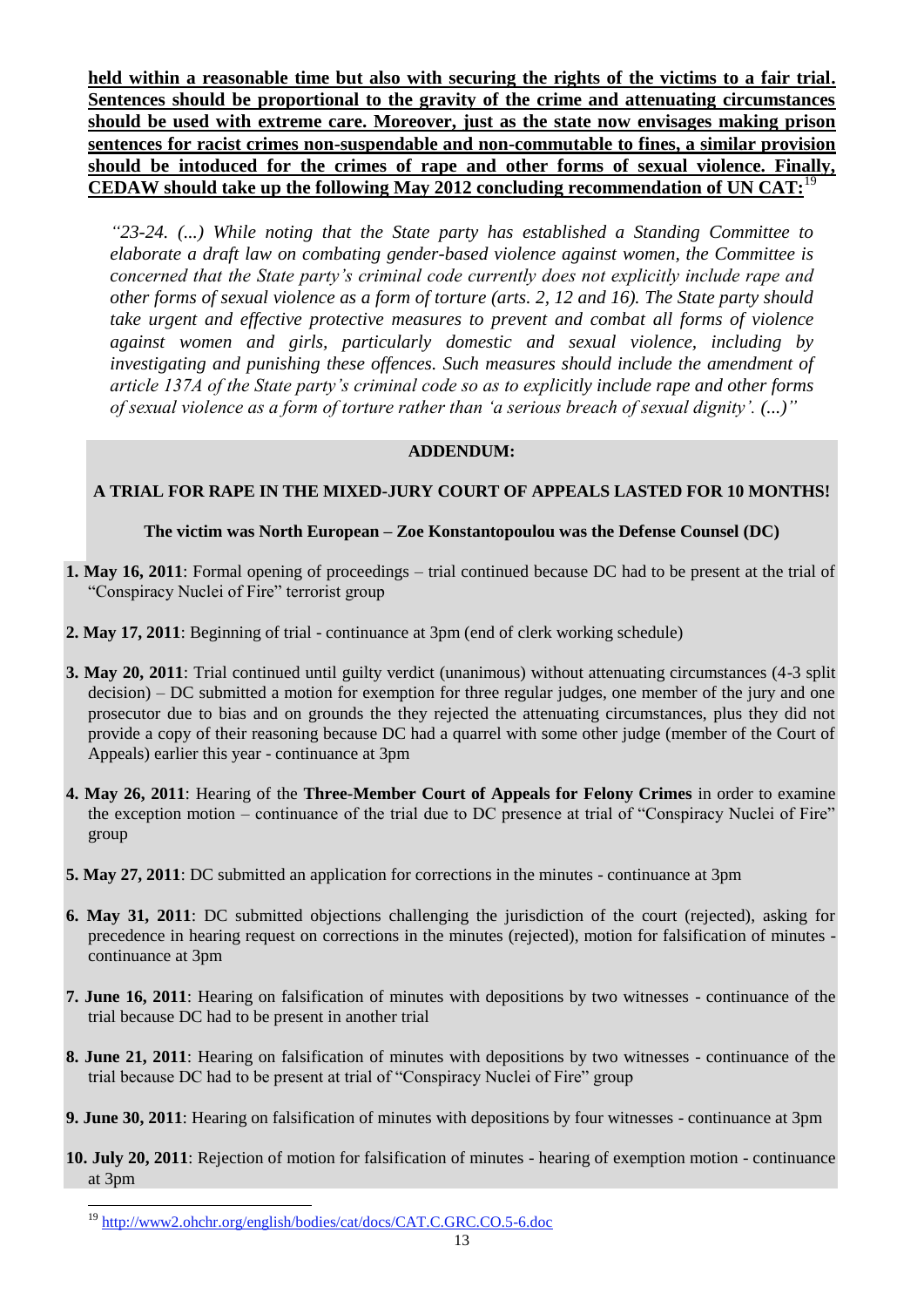- **11. 28 July 2011**: Rejection of exemption motion DC files second motion for exemption of three regular judges, one member of the jury and one prosecutor of the Mixed-Jury Court of Appeals on grounds of bias
- **12. September 9, 2011**: Hearing of original composition of Mixed-Jury Court of Appeals continuance at 3pm
- **13. September 23, 2011**: Hearing of Mixed-Jury Court of Appeals under a different composition continuance due to participation of one prosecutor to another trial about a Panteion University scandal
- **14. October 10, 2011**: DC submitted motion for audio recording of the minutes (rejected) and then private recording - continuance at 3pm. DC submitted a third motion for the exemption of three regular judges, one member of the jury and one prosecutor on grounds of bias
- **15. October 25, 2011**: DC submitted motion to be informed on why trial continues despite work stoppages (rejected). Motion for private recording rejected. DC submitted a request to bring before the Court the main trial file (the file was at the Mixed-Jury Court of First Instance for the needs of a relevant trial and in order to write up the related decision) – continuance in order to bring the file.
- **16. November 11, 2011**: DC submitted a motion alleging irregular composition of the tribunal (rejected). The motion for a juror exemption filed on 07/28/2011 was rejected. Hearing on exemption motion with depositions of three witnesses - continuance at 3pm
- **17. November 18, 2011**: Hearing on exemption motion with depositions of two witnesses continuance at 3pm
- **18. November 22, 2011**: Motion for exemption of three judges and one prosecutor rejected referral of motion for exemption of one member of the jury to the Mixed-Jury Court of Appeals under the original composition
- **19. December 2, 2011**: Hearing of the **Three-Member Court of Appeals for Felony Crimes** for the examination of the motion for exemption of three regular judges, one member of the jury and one prosecutor - continuance due to the presence of DC in another trial
- **20. December 5, 2011**: Continuance because DC had to be present in another trial
- **21. December 8, 2011**: Procedural objections filed by DC were rejected
- **22. December 15, 2011**: Rejection of procedural objections filed by DC and rejection of third motion for exemption.
- **23. December 20, 2011**: Hearing of Mixed-Jury Court of Appeals under original composition. Motion for continuance on the grounds that DC had to take medical tests rejected. Discussion of the DC motion for an audio recording of the trial – continuance because one of the judges had to be on in another trial.
- **24. January 17, 2012**: Continuance of the trial due to lawyers' strike
- **25. January 23, 2012**: Submission of a fourth motion for exemption of three regular judges, one member of the jury and one prosecutor. Continuance at 3pm
- **26. February 1, 2012**: The trial continued due to DC illness
- **27. February 21, 2012**: The trial continued due to lawyers' strike
- **28. March 9, 2012**: Rejection of six motions filed by DC on grounds that she was denied right to plead or because motion for trial continuance was rejected. Motion for audio recording rejected. Continuance at 3pm
- **29. March 19, 2012**: Successive continuances because DC had to be present before investigative judge as an advocate of the "Conspiracy Nuclei of Fire" group, and because of need to copy the relevant case file. DC submitted motion for annulment of the procedure. Hearing on motions. Continuance at 3pm